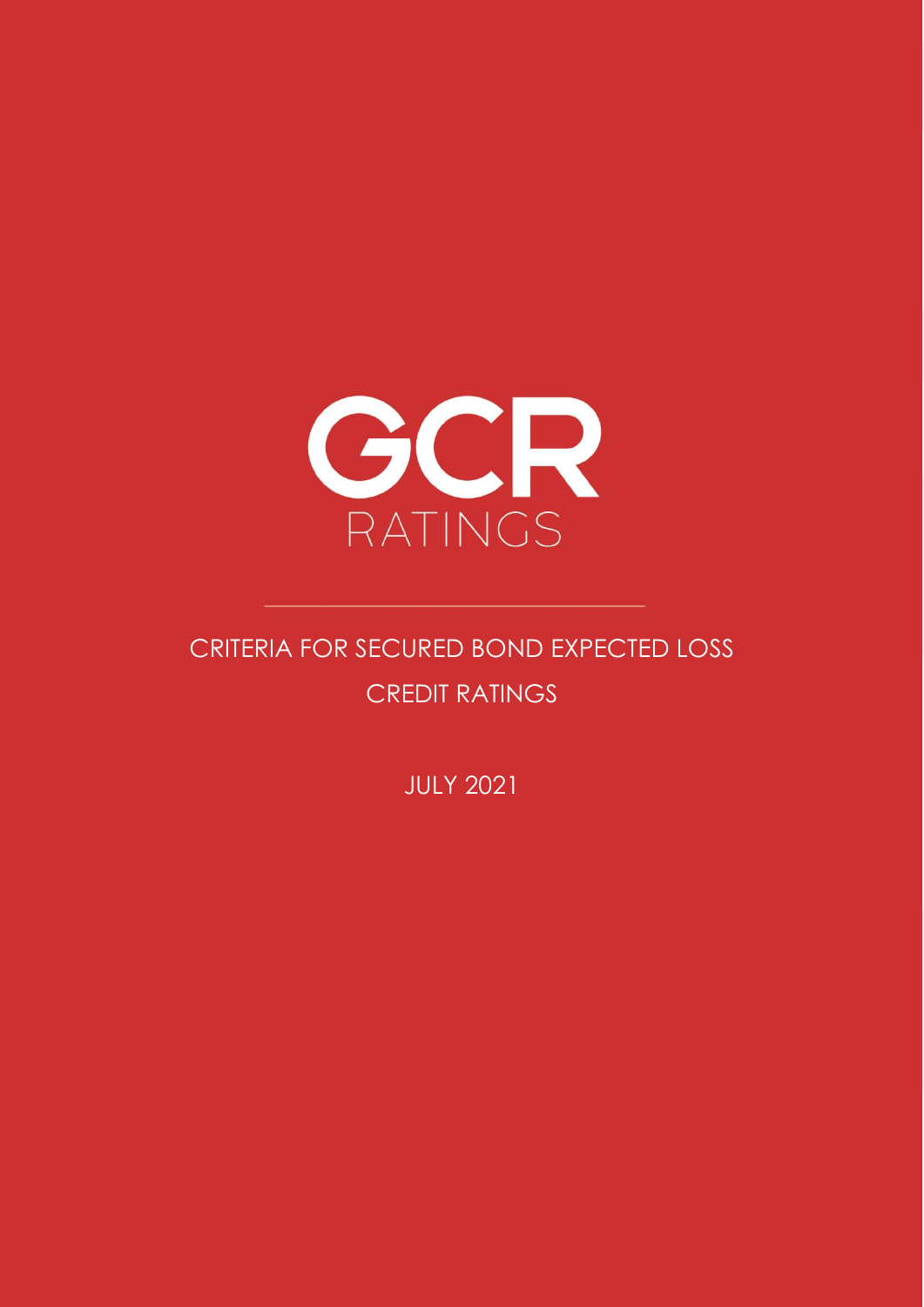## Table of Contents

| <b>Scope of the Criteria</b>           | $\mathbf{3}$            |
|----------------------------------------|-------------------------|
| <b>Summary of the Criteria Changes</b> | $\mathbf{3}$            |
| <b>Introduction</b>                    | $\mathbf{3}$            |
| <b>Assumed Average Recovery Rate</b>   | $\overline{\mathbf{4}}$ |
| <b>Calculating the Recovery Rate</b>   | $\overline{\mathbf{4}}$ |
| <b>International Scale Ratings</b>     | 6                       |
| <b>Partial Guarantees</b>              | 6                       |
| <b>Legal Opinions</b>                  | 6                       |
|                                        |                         |

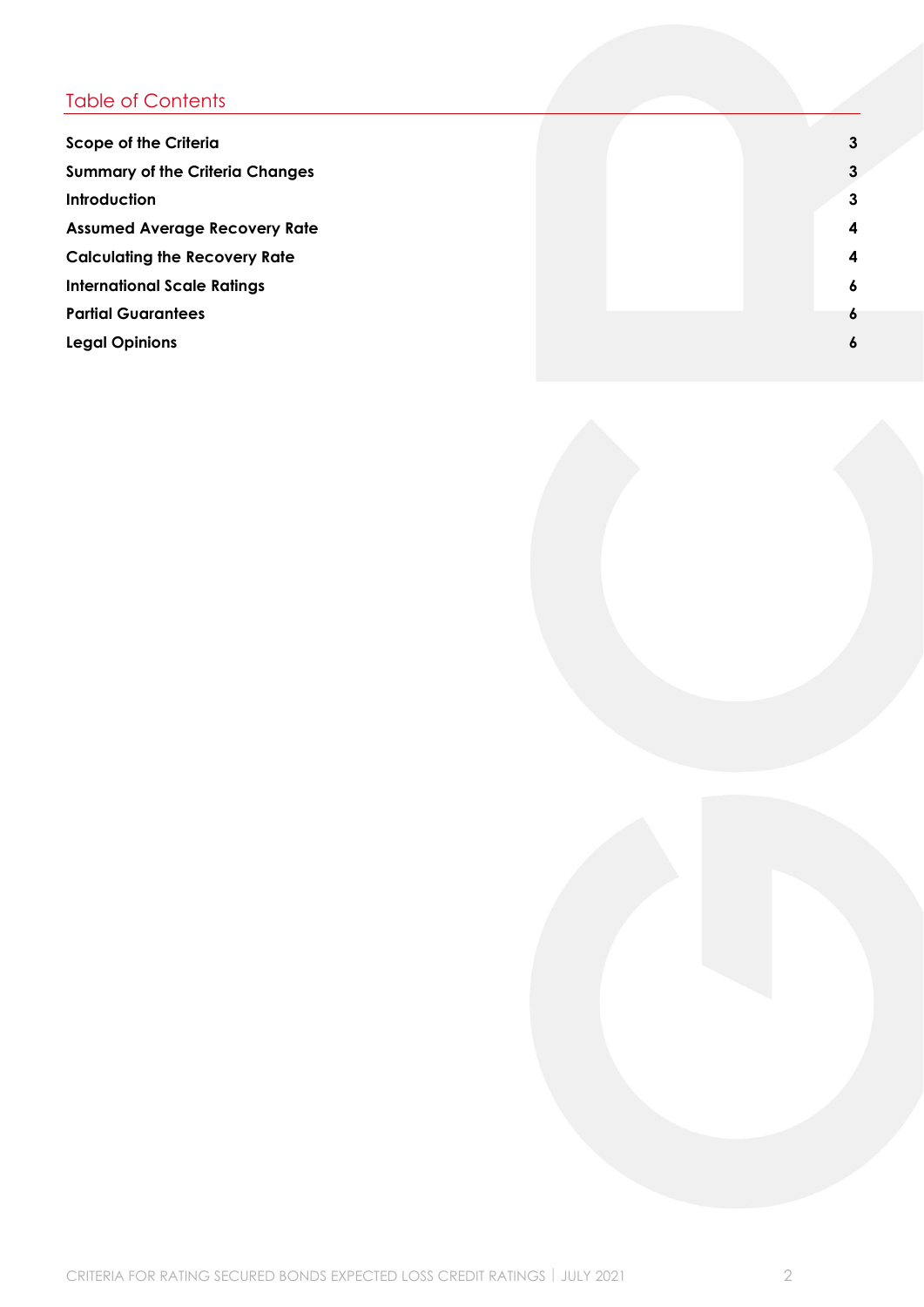#### <span id="page-2-0"></span>Scope of the Criteria

- 1. The criteria titled 'Criteria for Secured Bond Expected Loss Credit Ratings' is exclusively applied when assigning an Expected Loss ('EL') rating to particular listed or unlisted debt obligations, specifically when distinguishable security or collateral has been pledged to the holders of the debt, which improves their recovery prospects after an event of default (relative to unsecured senior claims).
- 2. The 'Criteria for Secured Bond Expected Loss Credit Ratings' can therefore only be applied to issue/programme credit ratings. However, unlike other issue credit ratings, 'Secured bond' or 'EL' ratings also factor in expectations of post default recoverability from a specific collateral pool, along with the issuer's creditworthiness.
- 3. GCR will typically assign 'EL' ratings to specific debt instruments that benefit from security coverage in the event of an issuer default. However, where a secured debt programme has adequate provisions limiting the nature of issued debt to only senior secured obligations, that rank pari passu and share equally in the security pool, GCR may provide a programme rating.
- 4. The rating scale and symbols used when assigning 'EL' ratings are the same as those for issuer ratings (albeit secured bonds carry an additional 'EL' suffix), but the two are not comparable.
- 5. Importantly, the criteria below only refers to the recovery criteria element of a 'Secured bond' rating. To see how GCR will accord an issuer credit rating, please visit the specific sector at [https://gcrratings.com/criteria/.](https://gcrratings.com/criteria/)

#### <span id="page-2-1"></span>Summary of the Criteria Changes

6. Changes to the criteria include specification of additional asset classes that may be used as security and the establishing of haircuts for the collateral pool. Furthermore, the notching approach based on the estimated recovery prospects relies on the national rating scale, as opposed to the international scale previously.

#### <span id="page-2-2"></span>**Introduction**

- 7. When rating secured debt instruments the 'EL' rating can be applied to reflect both the issuer credit rating and our expectations of recoverability (from the assigned collateral) on that specific issue. Recoveries are made possible by the advantage of having distinct security ceded for the benefit of the secured lender. Contractual arrangements that enable the cession of security give rise to structural enhancements which improve the expected recovery post default, relative to unsecured debt.
- 8. The ratings of secured bonds are derived by applying a notching approach, starting from the long-term national scale issuer credit rating of the intended issuer of such bonds (see paragraph 20 for the approach to international scale ratings). In determining the appropriate number of rating notches to be applied, GCR compares the estimated overall recovery rate after a potential default of the issuer with the assumed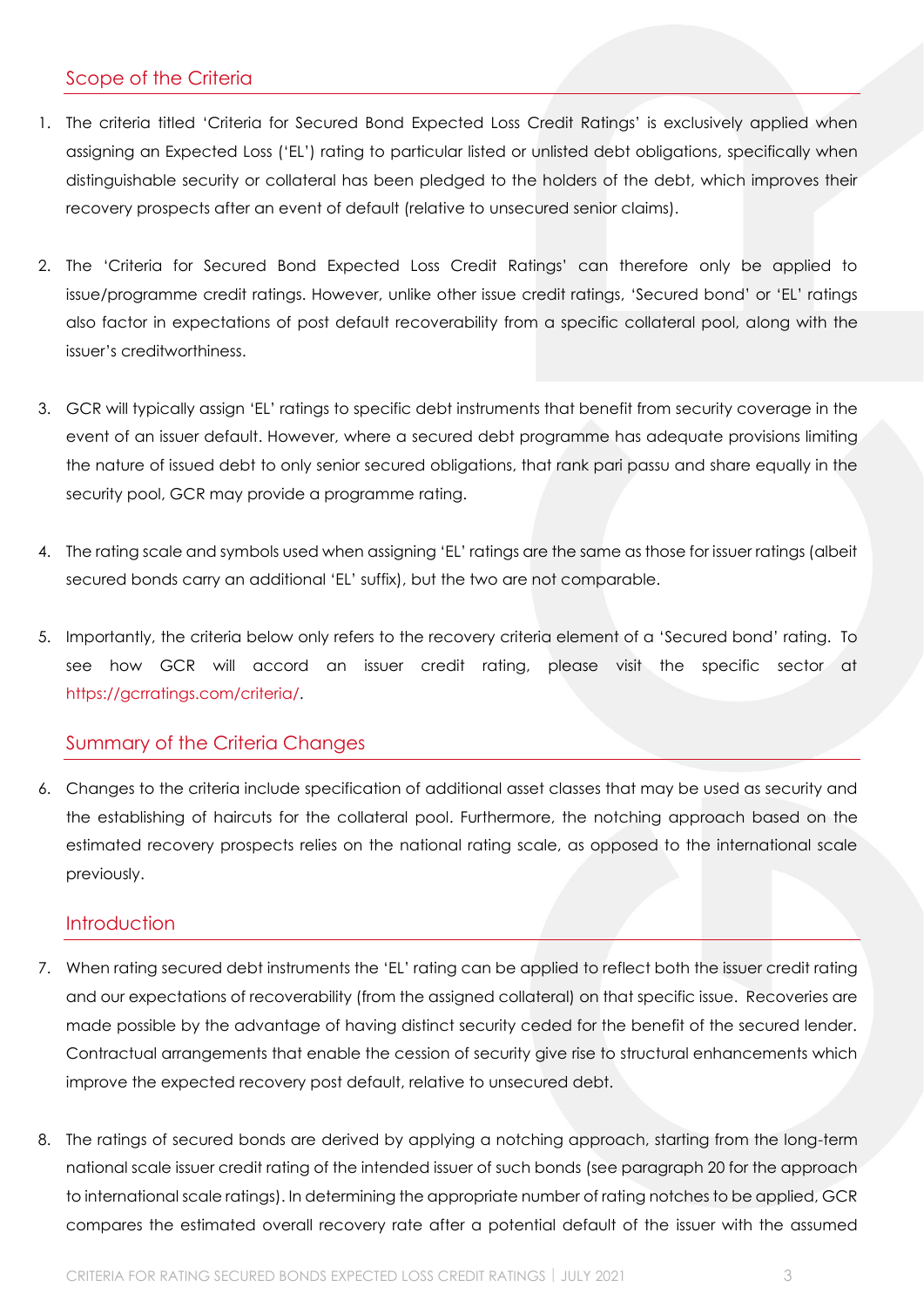average corporate senior unsecured debt obligation recovery rate. If overall estimated recoveries are higher than the assumed average recovery rate, a notching uplift may be applicable in line with the recoveries notching table detailed below (Table 2). However, where relevant, the credit quality of the transaction parties facilitating structural enhancements (e.g., partial guarantee providers) relating to the transaction is also taken into account.

9. Typically, secured bond ratings will change in line with changes to the issuer credit rating, assuming there are no changes in the recovery assumptions. However, this may change in two scenarios. Firstly, if the issuer credit rating moves to very low or near default levels and we still consider the recovery assumptions to be strong. Secondly, if the issuer defaults but we expect the entity to carry on as a going concern post restructuring or exchange. In this case, the revised 'EL' rating would typically reflect an expected post default issuer credit rating alongside the recovery expectations of the issue. If the recovery assumptions change then the notching between the issuer credit ratings and expected loss ratings will typically also change.

#### <span id="page-3-0"></span>Assumed Average Recovery Rate

10. International credit rating agency transition and default or recovery studies indicate that the long-term average recovery rate on defaulted senior unsecured debt obligations is approximately 40%. Note must be taken that the data supporting these studies is mainly derived from observations in the US market and other developed markets where rated debt issuance typically takes place. For other jurisdictions different average recovery rates on senior unsecured debt may be expected. Therefore, assumed recovery rates may be changed from the assumed 40% on a case-by-case basis by GCR's rating committee, if there is ample statistical evidence over time, within that market. Such assumptions will be published in a jurisdictional supplement.

#### <span id="page-3-1"></span>Calculating the Recovery Rate

- 11. The notching uplift is a function of the expected (stressed) recovery proceeds from the security or other enhancements, relative to the aggregate exposure of the bondholders in a default scenario.
- 12. The aggregate bondholders' exposure is determined by adding the principal amount outstanding, expected legal and recovery costs, as well as the aggregate assumed missed interest payments (incl. any penalty/default interest). The missed interest is calculated using the relevant benchmark rate(s) for the jurisdiction plus the applicable margin, aggregated over the period assumed until the realisation of recoveries.
- 13. Security pools can be a mixture of assets, or just one type of specific asset. When assessing the security/enhancements, GCR will apply haircuts depending on the assets and typically within a 2-year liquidation window.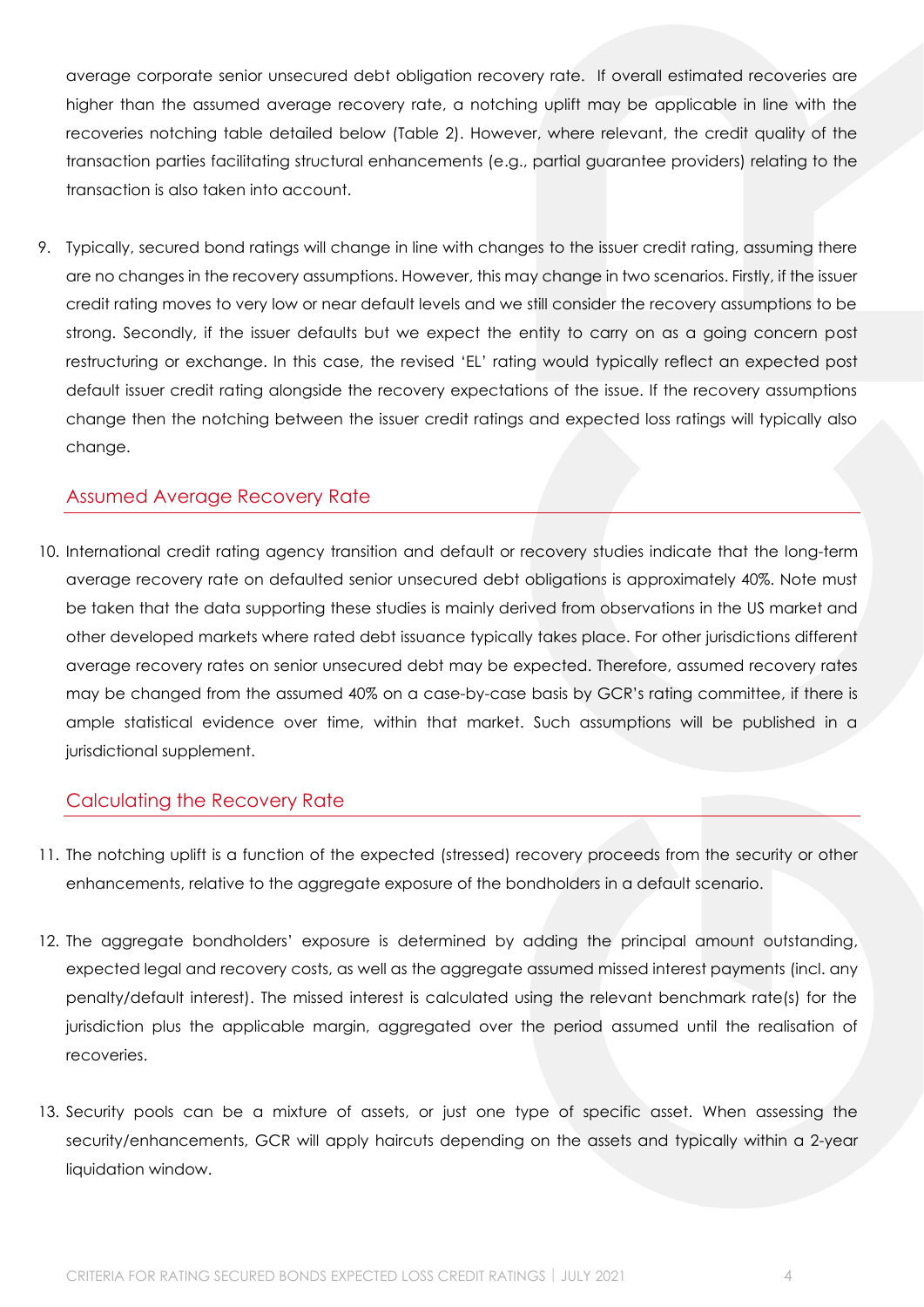- 14. The assumed nominal value of funds recovered from the underlying security may be adjusted for the impact of inflation, subject to the time provided to realise liquidation proceeds.
- 15. In addition to the expected recoveries from different types of securities that are haircut according to the guidance provided in Table 1, GCR will only incorporate cash flows from income generating assets in the recovery calculation where provisions to cede the relevant cash flows and associated bank accounts are included in the transaction documentation.

| <b>Table 1: Security Haircuts</b>                   |                                                                                                          |                                                                                                                                                                                                                                                         |
|-----------------------------------------------------|----------------------------------------------------------------------------------------------------------|---------------------------------------------------------------------------------------------------------------------------------------------------------------------------------------------------------------------------------------------------------|
| <b>Type of Security</b>                             | <b>Description</b>                                                                                       | <b>Haircut</b>                                                                                                                                                                                                                                          |
| Cash in Hand/Short-Term<br>Liquid Assets            | Cash in hand, reserve account (with<br>higher rated counterparty) or<br>overnight deposits in banks/MMFs | 0%                                                                                                                                                                                                                                                      |
| <b>Listed Equities</b>                              | Local or international exchange<br>equities                                                              | See Criteria for Rating Investment Holding<br><b>Companies for stress</b>                                                                                                                                                                               |
| <b>Local Currency Government</b><br><b>Bonds</b>    | Local currency bonds of the country<br>of the issuer's jurisdiction                                      | 5%                                                                                                                                                                                                                                                      |
| Other Interest-Bearing<br>Securities                | All interest-bearing securities, in local<br>or hard currency.                                           | From 5% (AAA) to 100% (CCC). With<br>potential additional haircuts for<br>subordinated or hybrid debts or related<br>party debts. Additional haircuts may be<br>used for exotics or if markets have poor<br>secondary market liquidity for those notes. |
| <b>Unlisted Equity</b>                              | Private equity, joint-venture or<br>mezzanine positions in related entities                              | See Criteria for Rating Investment Holding<br>Companies for stress                                                                                                                                                                                      |
| Loan Book Receivables                               | Self-originated or loan book<br>purchases                                                                | Either a fire sale value or stressed credit<br>losses, depending on the term, tenor and<br>characteristics of the loan book.                                                                                                                            |
| Residential Real Estate (RRE)                       | Tenanted residential real estate.                                                                        | Jurisdiction specific 10-year peak to trough<br>independent estimate of residential real<br>estate over the maturity horizon of the<br>debt. In the absence of market data, a<br>minimum haircut of 37.5% is applied                                    |
| Income Producing<br><b>Commercial Real Estate</b>   | Commercial real estate with ring-<br>fenced cash flows                                                   | See above. In the absence of market<br>data, a minimum haircut of 37.5% is<br>applied                                                                                                                                                                   |
| <b>High Volatile Commercial</b><br>Real Estate/Land | Empty buildings, land, or construction                                                                   | See above or 2x RRE in absence of data                                                                                                                                                                                                                  |
| Machinery and Equipment                             | Moveable                                                                                                 | Jurisdiction specific stresses will be<br>decided based on secondary market<br>pricing                                                                                                                                                                  |

- 16. Where possible and applicable, GCR will only rely on independent asset valuations or audit opinions for the base values to which haircuts are applied. In the absence of such independent opinions, additional haircuts may be applied.
- 17. The rating committee may use its discretion to apply additional haircuts to certain types of assets where recoverability is considered to be inherently reduced, such as related party or cross jurisdictional loans. In specific cases, the proposed security may not be given any recovery credit due to complexity, illiquidity, or a combination of both (e.g., patents).
- 18. After calculating stressed recoveries from the security pool as a proportion of the aggregate bondholders' exposure, GCR relies on Table 2 to provide guidance on the appropriate number of notches to uplift the issue rating from the starting point of the issuer credit rating.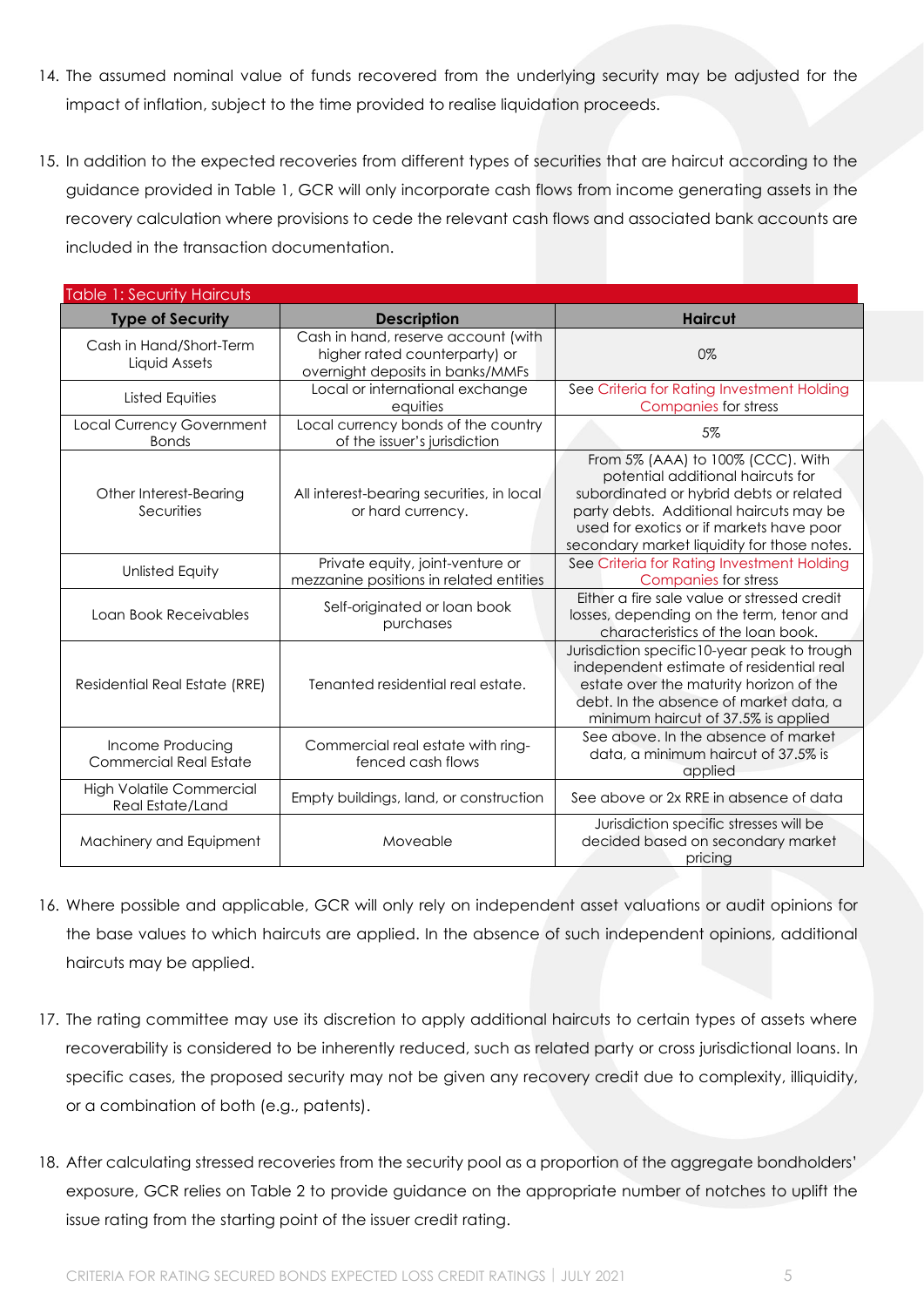19. GCR's rating committee may use its discretion to decide the appropriate number of notches to uplift the issue rating when recovery prospects are within a range of 2.5% from the turning point. Furthermore, if recoveries are considerably below 50%, negative notching may be deemed to be appropriate for the 'EL' rating of the issue/programme.

| Table 2: Recovery Prospects and Associated National Scale Notching |                                                                |  |
|--------------------------------------------------------------------|----------------------------------------------------------------|--|
| <b>Recovery Prospects</b>                                          | <b>National Scale Notching</b>                                 |  |
| 95% to 100%                                                        | $+4$                                                           |  |
| 80% to <95%                                                        | +3                                                             |  |
| 70% to <80%                                                        | $+2$                                                           |  |
| 60% to <70%                                                        |                                                                |  |
| 50% to <60%                                                        | $+$                                                            |  |
| $\tan 75007*$                                                      | Equal to Issuer Cradit Pating (Sepier Unsequend Issue Patings) |  |

*\*If recoveries are considerably below 50%, negative notching may be applied for the 'EL' rating of the issue/programme.* <50%\* Equal to Issuer Credit Rating/Senior Unsecured Issue Ratings

#### <span id="page-5-0"></span>International Scale Ratings

20. When assigning international scale ratings, GCR will map across from the national scale to the international scale using the anchor credit evaluator. See the [Criteria for the GCR Ratings Framework](https://gcrratings.com/criteria/) for more details on the anchor credit evaluator. Consequently, all secured bonds must be supported by a national scale issuer credit rating, even if the secured bond is accorded on an international scale.

#### <span id="page-5-1"></span>Partial Guarantees

- 21. When there is a partial guarantee, we look at the counterparty strength of the guarantor (which could act as a cap to the rating), the level of security provided, and the terms of the partial guarantee.
- 22. Like the GCR guarantee guidelines, to receive credit, partial guarantees should be unconditional and irrevocable. However, unlike general obligation or full value guarantees, they may have slightly more room on timeliness.

#### <span id="page-5-2"></span>Legal Opinions

- 23. Credit is only given to structural enhancements if a satisfactory transaction-specific legal opinion is analysed. As a minimum, GCR expects the legal opinion to include capacity language in respect of transaction parties, a description of the security and an opinion that transaction documentation is legal, valid, binding, and enforceable against the relevant transaction parties.
- 24. In the event that the security is shared with other creditors (e.g., senior or pari passu ranking parties, or parties that have subrogation rights), GCR expects this to be described in the legal opinion as this may influence the calculation of the estimated overall recoveries. GCR also expects confirmation from the issuer in writing that the underlying security is not dual ceded to another party.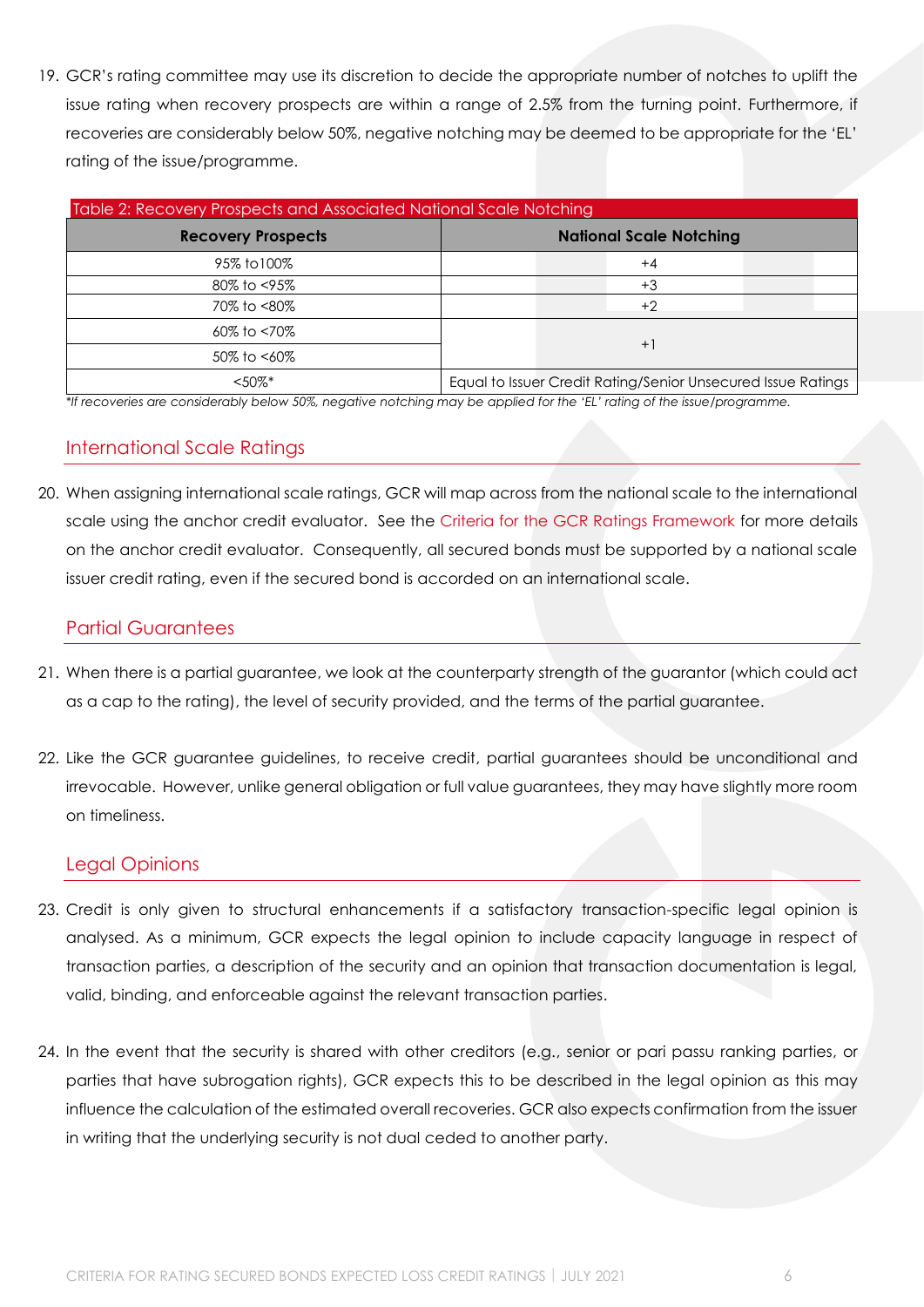### GLOSSARY OF TERMS/ACRONYMS

| Advance                | A lending term, to transfer funds from the creditor to the debtor.                                                                                                                                                                                                                                                                                                                                                                                   |  |
|------------------------|------------------------------------------------------------------------------------------------------------------------------------------------------------------------------------------------------------------------------------------------------------------------------------------------------------------------------------------------------------------------------------------------------------------------------------------------------|--|
| Asset                  | A resource with economic value that a company owns or controls with the expectation that it will provide future benefit.                                                                                                                                                                                                                                                                                                                             |  |
| Beneficiary            | Nominated person or institution in the policy document that is entitled to receive the proceeds stated in the policy.                                                                                                                                                                                                                                                                                                                                |  |
| Benefits               | Financial reimbursement and other services provided to insureds by insurers under the terms of an insurance contract.                                                                                                                                                                                                                                                                                                                                |  |
| Bond                   | A long term debt instrument issued by either a company, institution or the government to raise funds.                                                                                                                                                                                                                                                                                                                                                |  |
| Budget                 | Financial plan that serves as an estimate of future cost, revenues or both.                                                                                                                                                                                                                                                                                                                                                                          |  |
| Callable               | A provision that allows an Issuer the right, not the obligation, to repurchase a security before its maturity at an agreed price.<br>The seller has the obligation to sell the security if the call option holder exercises the option.                                                                                                                                                                                                              |  |
| Capacity               | The largest amount of insurance available from a company. In a broader sense, it can refer to the largest amount of insurance<br>available in the marketplace.                                                                                                                                                                                                                                                                                       |  |
| <b>Capital Markets</b> | The part of a financial system concerned with raising capital by dealing in shares, bonds, and other long-term debt securities.                                                                                                                                                                                                                                                                                                                      |  |
| Capital                | The sum of money that is invested to generate proceeds.                                                                                                                                                                                                                                                                                                                                                                                              |  |
| <b>Cash Flow</b>       | The inflow and outflow of cash and cash equivalents. Such flows arise from operating, investing and financing activities.                                                                                                                                                                                                                                                                                                                            |  |
| Cash                   | Funds that can be readily spent or used to meet current obligations.                                                                                                                                                                                                                                                                                                                                                                                 |  |
| Cede                   | To transfer all or part of a risk written by an insurer (the cedant or primary company) to a reinsurer.                                                                                                                                                                                                                                                                                                                                              |  |
| Cedent                 | The party that transfers it's right in a cession.                                                                                                                                                                                                                                                                                                                                                                                                    |  |
| Claim                  | 1. A request for payment of a loss, which may come under the terms of an insurance contract (insurance). 2. A formal request or<br>demand (corporate finance).                                                                                                                                                                                                                                                                                       |  |
| Conditions             | Provisions inserted in an insurance contract that qualify or place limitations on the insurer's promise to perform.                                                                                                                                                                                                                                                                                                                                  |  |
| Contract               | An agreement by which an insurer agrees, for a consideration, to provide benefits, reimburse losses or provide services for an<br>insured. A 'policy' is the written statement of the terms of the contract.                                                                                                                                                                                                                                         |  |
| Country Risk           | The range of risks emerging from the political, legal, economic and social conditions of a country that have adverse<br>consequences affecting investors and creditors with exposure to the country, and may also include negative effects on financial<br>institutions and borrowers in the country.                                                                                                                                                |  |
| Covenant               | A provision that is indicative of performance. Covenants are either positive or negative. Positive covenants are activities that the<br>borrower commits to, typically in its normal course of business. Negative covenants are certain limits and restrictions on the<br>borrowers' activities.                                                                                                                                                     |  |
| Coverage               | The scope of the protection provided under a contract of insurance.                                                                                                                                                                                                                                                                                                                                                                                  |  |
|                        | Credit Assessment   See GCR Rating Scales, Symbols and Definitions.                                                                                                                                                                                                                                                                                                                                                                                  |  |
| <b>Credit Rating</b>   | An opinion regarding the creditworthiness of an entity, a security or financial instrument, or an issuer of securities or financial<br>instruments, using an established and defined ranking system of rating categories.                                                                                                                                                                                                                            |  |
| Credit Risk            | The possibility that a bond issuer or any other borrowers (including debtors/creditors) will default and fail to pay<br>the principal and interest when due.                                                                                                                                                                                                                                                                                         |  |
| Credit                 | A contractual agreement in which a borrower receives something of value now, and agrees to repay the lender at some date in<br>the future, generally with interest. The term also refers to the borrowing capacity of an individual or company                                                                                                                                                                                                       |  |
| Creditworthiness       | An assessment of a debtor's ability to meet debt obligations.                                                                                                                                                                                                                                                                                                                                                                                        |  |
| Debt                   | An obligation to repay a sum of money. More specifically, it is funds passed from a creditor to a debtor in exchange<br>for interest and a commitment to repay the principal in full on a specified date or over a specified period.                                                                                                                                                                                                                 |  |
| Default                | A default occurs when: 1.) The Borrower is unable to repay its debt obligations in full; 2.) A credit-loss event such as charge-off,<br>specific provision or distressed restructuring involving the forgiveness or postponement of obligations; 3.) The borrower is past<br>due more than X days on any debt obligations as defined in the transaction documents; 4.) The obligor has filed for bankruptcy<br>or similar protection from creditors. |  |
| Diversification        | Spreading risk by constructing a portfolio that contains different exposures whose returns are relatively uncorrelated. The term<br>also refers to companies which move into markets or products that bear little relation to ones they already operate in.                                                                                                                                                                                          |  |
| Enforcement            | To make sure people do what is required by a law or rule et cetera.                                                                                                                                                                                                                                                                                                                                                                                  |  |
| Equity Investment      | An instrument that signifies an ownership position of shares of stock in a company that is either listed or traded on a stock<br>exchange (also known as a counter) or are unlisted.                                                                                                                                                                                                                                                                 |  |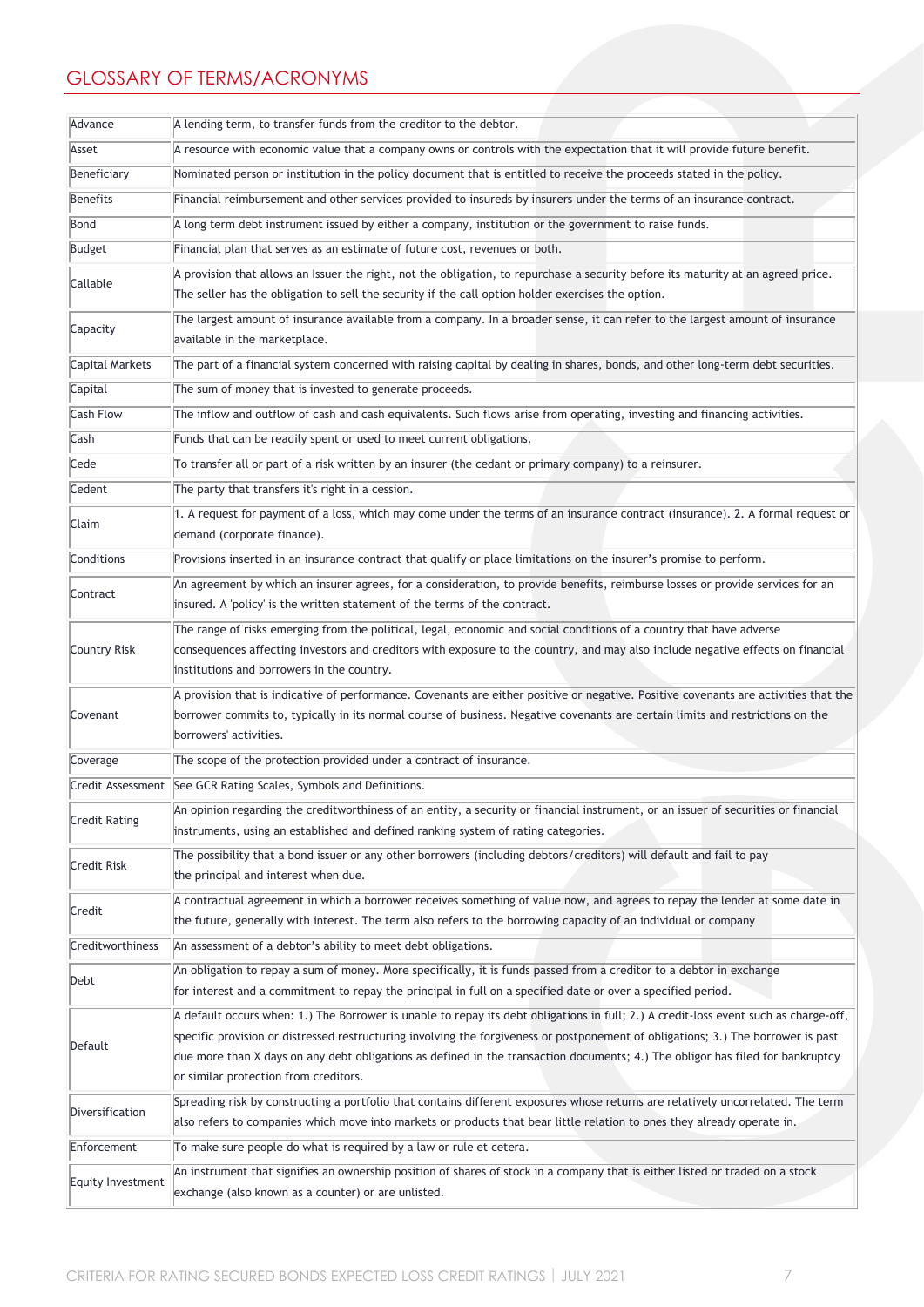| Equity                         | Equity is the holding or stake that shareholders have in a company. Equity capital is raised by the issue of new shares or by<br>retaining profit.                                                                                                                                                                                                                                                                                                                                                                                        |
|--------------------------------|-------------------------------------------------------------------------------------------------------------------------------------------------------------------------------------------------------------------------------------------------------------------------------------------------------------------------------------------------------------------------------------------------------------------------------------------------------------------------------------------------------------------------------------------|
| <b>Exchange Rate</b>           | The value of one country's currency expressed in terms of another.                                                                                                                                                                                                                                                                                                                                                                                                                                                                        |
| Exposure                       | Exposure is the amount of risk the holder of an asset or security is faced with as a consequence of holding the security or asset.<br>For a company, its exposure may relate to a particular product class or customer grouping. Exposure may also arise from an<br>overreliance on one source of funding. In insurance, it refers to an indvdual or company's vulnerability to varous risks                                                                                                                                              |
| Going Concern                  | An accounting convention that assumes a company will continue to exist and trade normally for the foreseeable future. In<br>practice this is likely to mean at least for the next 12 months.                                                                                                                                                                                                                                                                                                                                              |
| Guarantee                      | An undertaking in writing by one person (the guarantor) given to another, usually a bank (the creditor) to be answerable for the<br>debt of a third person (the debtor) to the creditor, upon default of the debtor.                                                                                                                                                                                                                                                                                                                      |
| Haircut                        | The percentage by which the market value of an asset is reduced. The size of the haircut reflects the expected ease of selling<br>the asset and the likely reduction necessary to realised value relative to the fair value.                                                                                                                                                                                                                                                                                                              |
| Hybrid                         | A form of security that has characteristics of various types of transaction or product.                                                                                                                                                                                                                                                                                                                                                                                                                                                   |
| Income                         | Money received, especially on a regular basis, for work or through investments.                                                                                                                                                                                                                                                                                                                                                                                                                                                           |
| Insurance                      | Provides protection against a possible eventuality.                                                                                                                                                                                                                                                                                                                                                                                                                                                                                       |
| Interest Rate                  | The charge or the return on an asset or debt expressed as a percentage of the price or size of the asset or debt. It is usually<br>expressed on an annual basis.                                                                                                                                                                                                                                                                                                                                                                          |
| Interest                       | Scheduled payments made to a creditor in return for the use of borrowed money. The size of the payments will be determined<br>by the interest rate, the amount borrowed or principal and the duration of the loan.                                                                                                                                                                                                                                                                                                                        |
| International Scale<br>Rating. | An opinion of creditworthiness relative to a global pool of issuers and issues.                                                                                                                                                                                                                                                                                                                                                                                                                                                           |
| <b>Issuer</b>                  | The party indebted or the person making repayments for its borrowings.                                                                                                                                                                                                                                                                                                                                                                                                                                                                    |
| Junior                         | A security that has a lower repayment priority than senior securities.                                                                                                                                                                                                                                                                                                                                                                                                                                                                    |
| Leverage                       | With regard to corporate analysis, leverage (or gearing) refers to the extent to which a company is funded by debt.                                                                                                                                                                                                                                                                                                                                                                                                                       |
| Liabilities                    | All financial claims, debts or potential losses incurred by an individual or an organisation.                                                                                                                                                                                                                                                                                                                                                                                                                                             |
| Liability                      | All financial claims, debts or potential losses incurred by an individual or an organisation.                                                                                                                                                                                                                                                                                                                                                                                                                                             |
| Liquid Assets                  | Assets, generally of a short term, that can be converted into cash.                                                                                                                                                                                                                                                                                                                                                                                                                                                                       |
| Liquidity                      | The speed at which assets can be converted to cash. It can also refer to the ability of a company to service its debt obligations<br>due to the presence of liquid assets such as cash and its equivalents. Market liquidity refers to the ease with which a security can<br>be bought or sold quickly and in large volumes without substantially affecting the market price.                                                                                                                                                             |
| Loan                           | A sum of money borrowed by a debtor that is expected to be paid back with interest to the creditor. A debt instrument where<br>immovable property is the collateral for the loan. A mortgage gives the lender a right to take possession of the property if the<br>borrower fails to repay the loan. Registration is a prerequisite for the existence of any mortgage loan. A mortgage can be<br>registered over either a corporeal or incorporeal property, even if it does not belong to the mortgagee. Also called a Mortgage<br>bond. |
| Long-Term Rating               | A long term rating reflects an issuer's ability to meet its financial obligations over the following three to five year period,<br>including interest payments and debt redemptions. This encompasses an evaluation of the organisation's current financial<br>position, as well as how the position may change in the future with regard to meeting longer term financial obligations.                                                                                                                                                   |
| Long-Term                      | Not current; ordinarily more than one year.                                                                                                                                                                                                                                                                                                                                                                                                                                                                                               |
| Loss                           | 1. A tangible or intangible, financial or non-financial loss of economic value. 2. The happening of the event for which insurance<br>pays (insurance).                                                                                                                                                                                                                                                                                                                                                                                    |
| Mandate                        | Authorisation or instruction to proceed with an undertaking or to take a course of action. A borrower, for example, might<br>instruct the lead manager of a bond issue to proceed on the terms agreed.                                                                                                                                                                                                                                                                                                                                    |
| Margin                         | A term whose meaning depends on the context. In the widest sense, it means the difference between two values.                                                                                                                                                                                                                                                                                                                                                                                                                             |
| Market Risk                    | Volatility in the value of a security/asset due to movements in share prices, interest rates, currencies, commodities or wider<br>economic factors.                                                                                                                                                                                                                                                                                                                                                                                       |
| Market                         | An assessment of the property value, with the value being compared to similar properties in the area.                                                                                                                                                                                                                                                                                                                                                                                                                                     |
| Maturity                       | The length of time between the issue of a bond or other security and the date on which it becomes payable in full.                                                                                                                                                                                                                                                                                                                                                                                                                        |
| <b>MMF</b>                     | Money Market Fund                                                                                                                                                                                                                                                                                                                                                                                                                                                                                                                         |
| Notching                       | A movement in ratings.                                                                                                                                                                                                                                                                                                                                                                                                                                                                                                                    |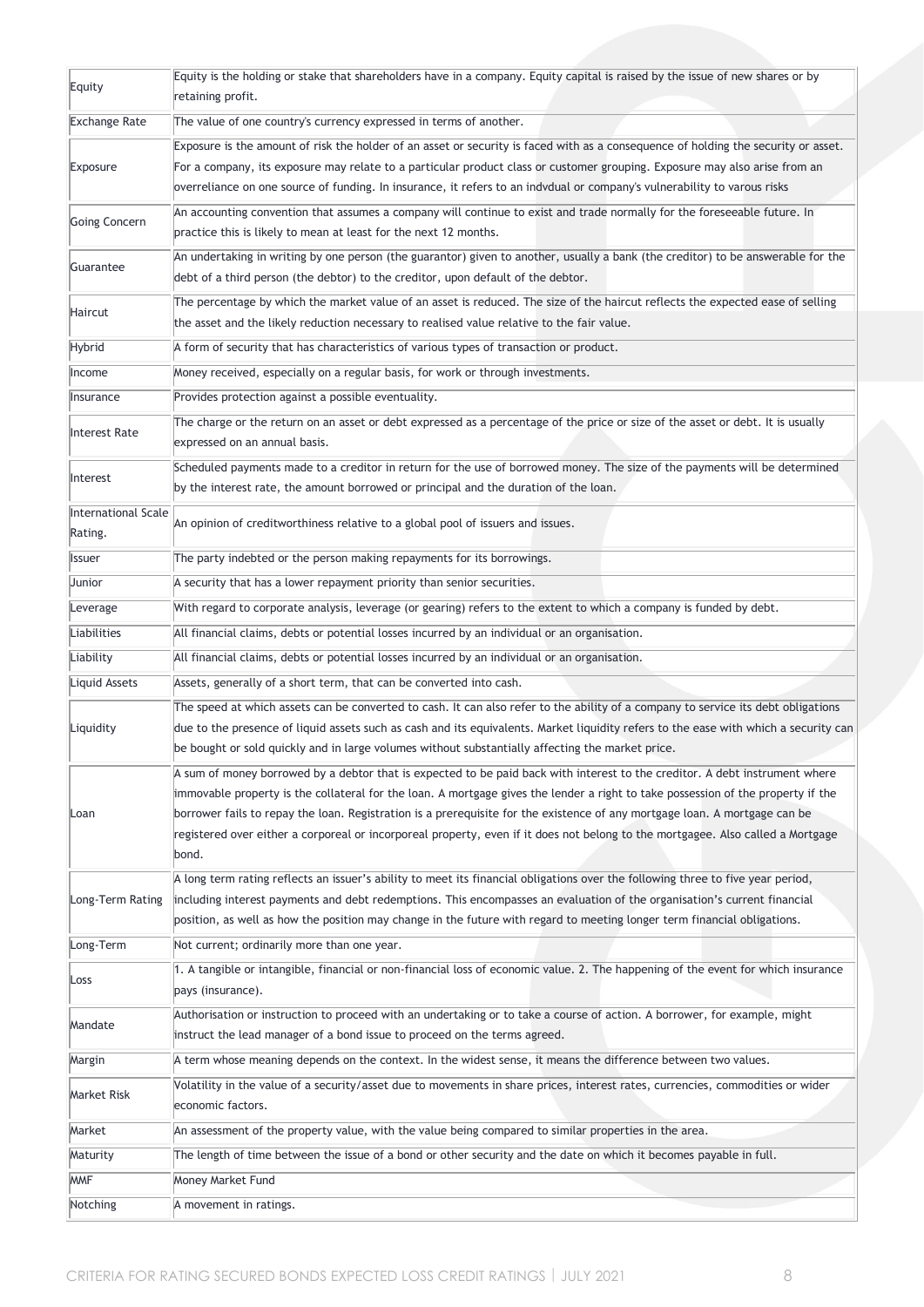| Obligation              | The title given to the legal relationship that exists between parties to an agreement when they acquire personal rights against                      |
|-------------------------|------------------------------------------------------------------------------------------------------------------------------------------------------|
|                         | each other for entitlement to perform.                                                                                                               |
| <b>Operational Risk</b> | The risk of loss resulting from inadequate or failed internal processes, people or systems or from external events. This includes                    |
|                         | legal risk, but excludes strategic risk and reputational risk.                                                                                       |
| Option                  | An option gives the buyer or holder the right, but not the obligation, to buy or sell an underlying financial asset at a pre-                        |
|                         | determined price.                                                                                                                                    |
| Pari Passu              | Side by side; at the same rate or on an equal footing. Securities issued with a pari passu clause have rights and privileges that                    |
|                         | are equivalent to those of existing securities of the same class.                                                                                    |
| Performing              | An obligation that performs according to its contractual obligations.                                                                                |
| Pool                    | An organisation of insurers or reinsurers through which particular types of risk are underwritten and premiums, losses and                           |
|                         | expenses are shared in agreed-upon amounts.                                                                                                          |
| Portfolio               | A collection of investments held by an individual investor or financial institution. They may include stocks,                                        |
|                         | bonds, futures contracts, options, real estate investments or any item that the holder believes will retain its value.                               |
| Pricing                 | A process of determining the price of a debt security.                                                                                               |
| Principal               | The total amount borrowed or lent, e.g. the face value of a bond, excluding interest.                                                                |
| Private                 | An issuance of securities without market participation, however, with a select few investors. Placed on a private basis and not in                   |
|                         | the open market.                                                                                                                                     |
| Provision               | The amount set aside or deducted from operating income to cover expected or identified loan losses.                                                  |
| <b>Real Estate</b>      | Property that consists of land and / or buildings.                                                                                                   |
| Receivables             | Any outstanding debts, current or not, due to be paid to a company in cash.                                                                          |
|                         | Minimum amount of cash or cash equivalents (computed as a percentage of deposits) that banks are required by law to keep on                          |
| Reserve                 | hand, and which may not be used for lending or investing. Reserve requirements serve as a safeguard against a sudden and                             |
| Requirement             | inordinate demand for withdrawals, and as a control mechanism for injecting cash (liquidity) into, or withdrawing it from, an                        |
|                         | economy.                                                                                                                                             |
|                         | (1) An amount representing actual or potential liabilities kept by an insurer to cover debts to policyholders. (2) An amount                         |
| Reserve                 | allocated for a special purpose. Note that a reserve is usually a liability and not an extra fund. On occasion a reserve may be an                   |
|                         | asset, such as a reserve for taxes not yet due.                                                                                                      |
| Risk                    | The chance of future uncertainty (i.e. deviation from expected earnings or an expected outcome) that will have an impact on                          |
|                         | objectives.                                                                                                                                          |
| Senior                  | A security that has a higher repayment priority than junior securities.                                                                              |
| Short Term              | Current; ordinarily less than one year.                                                                                                              |
|                         | Subordinated Debt  Debt that in the event of a default is repaid only after senior obligations have been repaid. It is higher risk than senior debt. |
| Surveillance            | Process of monitoring a transaction according to triggers, covenants and key performance indicators.                                                 |
| Valuation               | An assessment of the property value, with the value being compared to similar properties in the area.                                                |